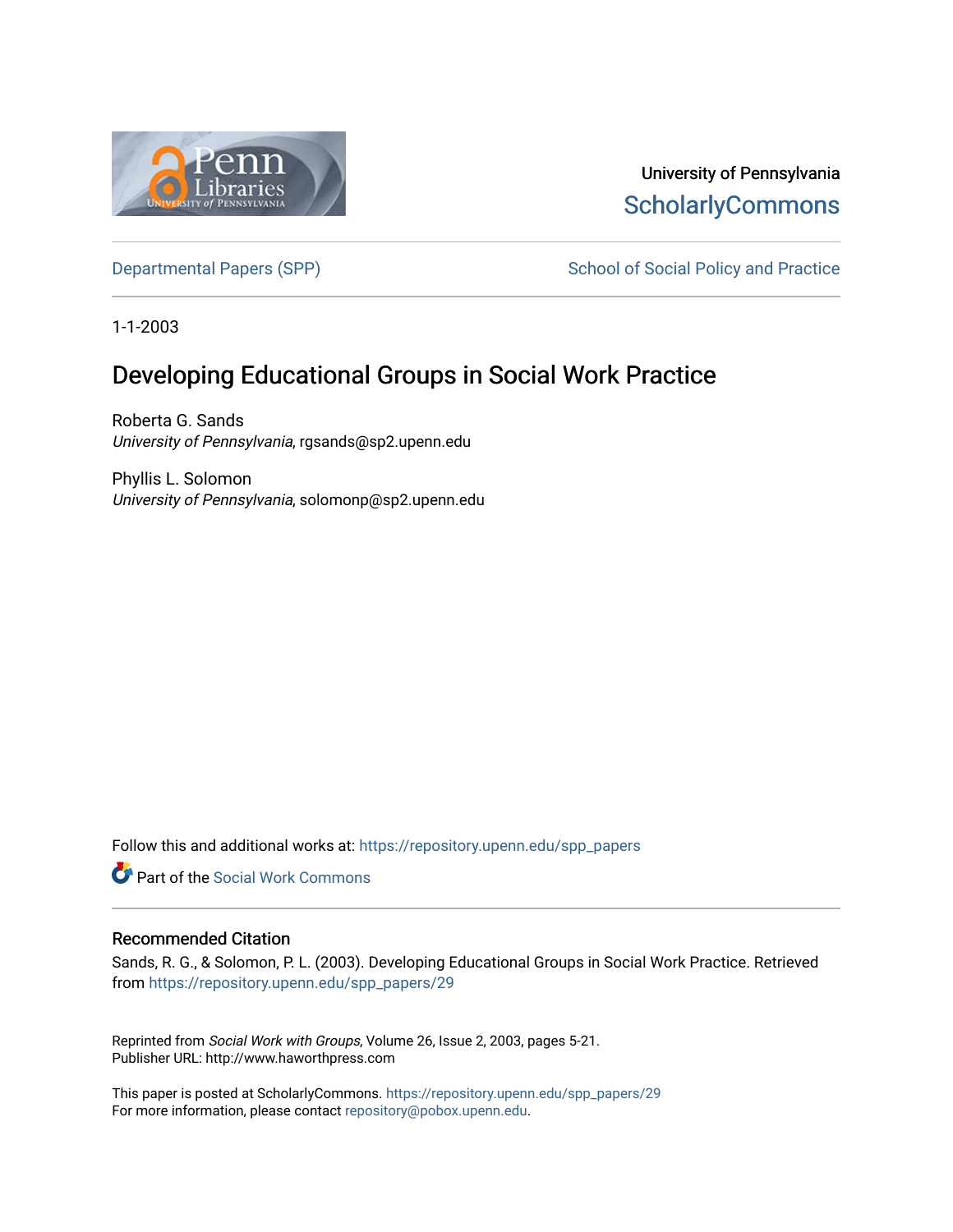## Developing Educational Groups in Social Work Practice

### **Abstract**

Education is integral to social work practice with groups and a central component of educational groups. Yet the social work literature has not offered much guidance in the development of educational groups other than to report on the content and/or evaluation of groups that are focused on a specific condition or population. This paper offers a generic process model for educational groups that are developed and led by social workers. The educational groups described here are differentiated from psychoeducational groups, which are treatment-oriented. The paper provides guidelines on how to set up educational groups with particular attention to their structure, content of the curriculum, implementation, and evaluation. Two checklists are offered to assist in the development and implementation and evaluation of educational groups.

## Keywords

education, psychoeducation, groups, social work

**Disciplines** Social Work

## **Comments**

Reprinted from Social Work with Groups, Volume 26, Issue 2, 2003, pages 5-21. Publisher URL: http://www.haworthpress.com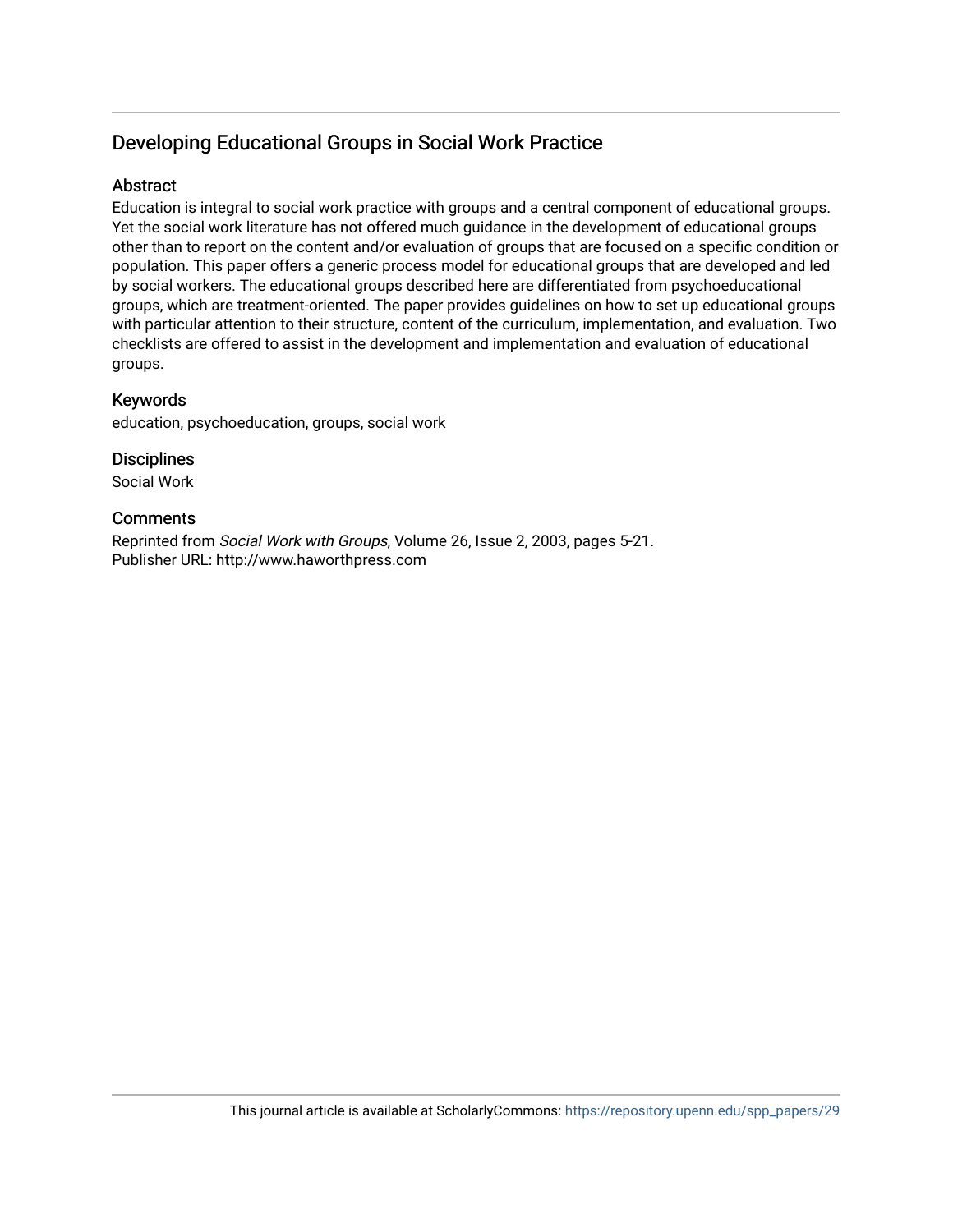## Developing Educational Groups in Social Work Practice

Roberta G. Sands Phyllis Solomon

**ABSTRACT.** Education is integral to social work practice with groups and a central component of educational groups. Yet the social work literature has not offered much guidance in the development of educational groups other than to report on the content and/or evaluation of groups that are focused on a specific condition or population. This paper offers a generic process model for educational groups that are developed and led by social workers. The educational groups described here are differentiated from psychoeducational groups, which are treatment-oriented. The paper provides guidelines on how to set up educational groups with particular attention to their structure, content of the curriculum, implementation, and evaluation. Two checklists are offered to assist in the development and implementation and evaluation of educational groups. *[Article copies available for a fee from The Haworth Document Delivery Service: 1-800-HAWORTH. E-mail address: <docdelivery@haworthpress.com> Website: [<http://www.HaworthPress.com>](http://www.HaworthPress.com) © 2003 by The Haworth Press, Inc. All rights reserved.]*

**KEYWORDS.** Education, psychoeducation, groups, social work

Roberta G. Sands, PhD, and Phyllis Solomon, PhD, are Professors, University of Pennsylvania School of Social Work, 3701 Locust Walk, Philadelphia, PA 19104-6214.

> Social Work with Groups, Vol. 26(2) 2003 <http://www.haworthpress.com/store/product.asp?sku=J009>  $\odot$  2003 by The Haworth Press, Inc. All rights reserved. Digital Object Identifier: 10.1300/J009v26n02\_02 *5*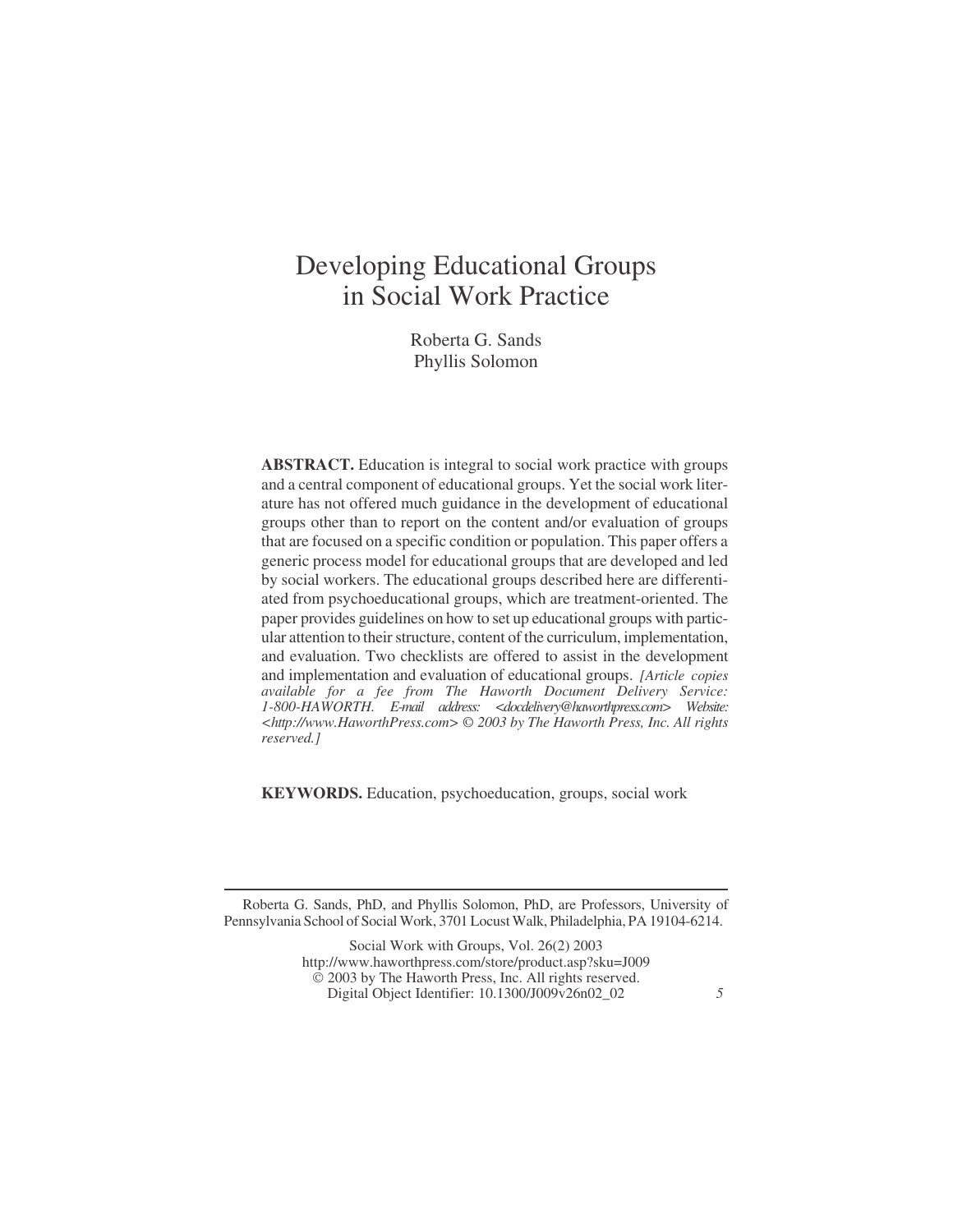#### *6 SOCIAL WORK WITH GROUPS*

The capacity of groups to foster change is a fundamental tenet of group work practice (Brown, 1991; Coyle, 1980; Garvin, 1997; Rothman and Papell, 1988). Intrinsic to the change process is education. Through participation in a group, members may obtain medical or psychological information, gain knowledge about how others see them, and learn how to improve their interpersonal skills (Reid, 1997; Yalom, 1995). Often overlooked, it has been noted from the time of the profession's inception that education is integral to social work practice with groups (Coyle, 1980; Lukens and Prchal, 2002; Schopler and Galinsky, 1995). Even though any type of group may be educational and some have education as their primary goal, group work texts today give little more than passing attention to education as a distinct group practice method (e.g., Garvin, 1997; Reid, 1997; Toseland and Rivas, 2001). Social workers working with explicitly educational groups need to understand how group work processes of group development, mutual aid, and the like function within an educational group.

The salience of education-oriented groups became apparent to the authors through their consultation, research, and teaching. Both have consulted with a social service agency on the development and evaluation of educational groups (see Sands, Solomon, and Mannion, 2001). Phyllis Solomon has conducted research on educational groups for family members of individuals with severe mental illness. The other author, Roberta G. Sands, became aware through teaching a unit on groups within a direct practice course that, despite student reports that the groups that they were running in the field were primarily supportive and educational, there is a dearth of appropriate social work literature on how to develop educational groups.

Toseland and Rivas (2001) identify educational groups as one of five types of treatment groups, the others being support, growth, therapy, and socialization groups. In contrast, Brown (1991) differentiated socioeducational groups–which emphasize education, socialization, and support–from treatment, social action, and administrative groups. There are numerous articles that describe and present results of evaluations of the effectiveness of group educational interventions that are tailored to specific populations and/or conditions, for example, HIV-infected and affected individuals (Bacha, Kiam, and Abel, 1999; Pomeroy, Green, and Van Laningham, 2002; Subramanian, Hernandez, and Martinez, 1995), children of alcoholics (Goldman and Rossland, 1992; Rhodes, 1995), family caregivers (Goldberg-Arnold, Fristad, and Gavazzi, 1999; Hamlet and Read, 1990; Moreno and Bravo, 2002; Solomon, Draine, Mannion, and Meisel, 1997), and young adult survivors of can-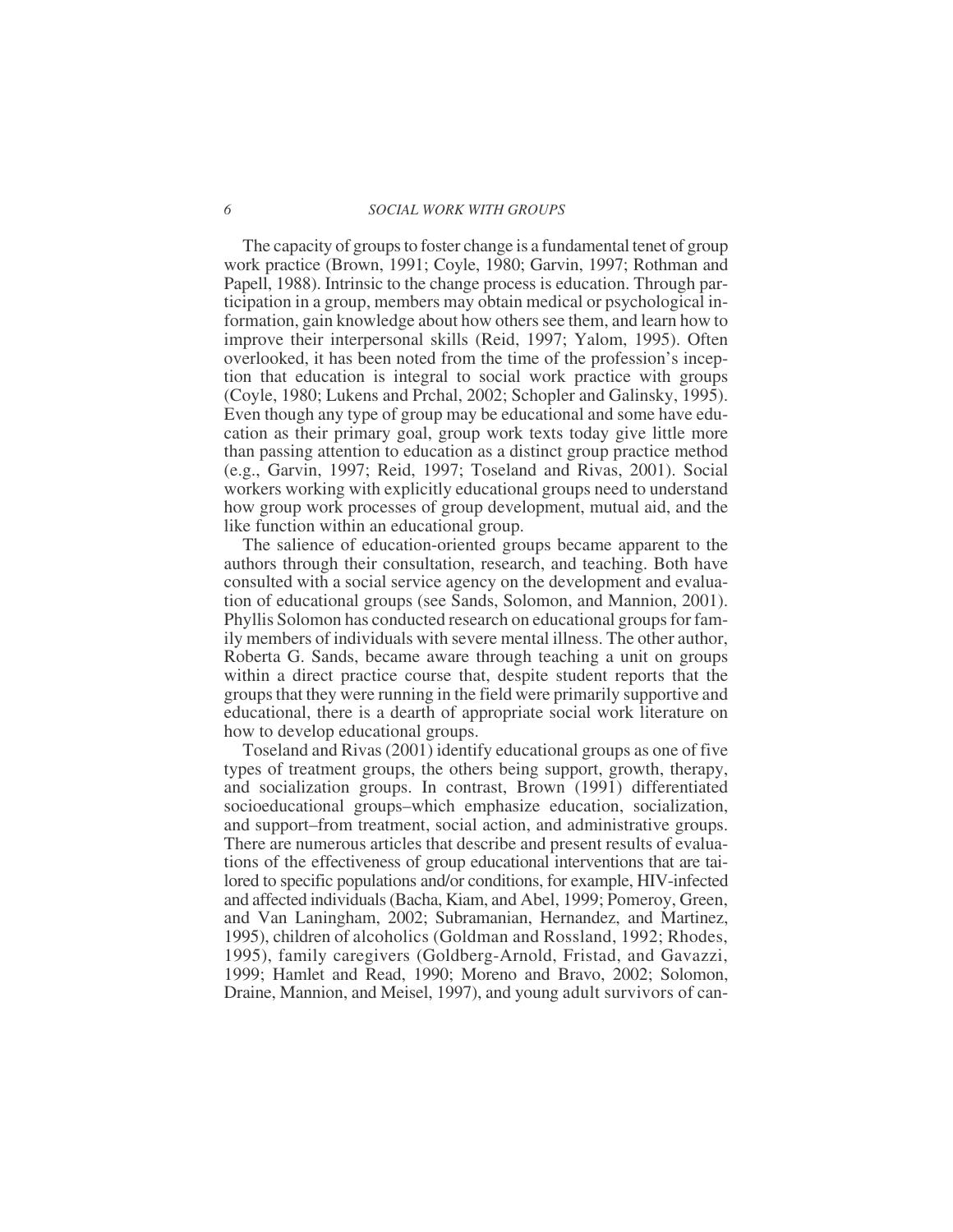cer (Roberts, Piper, Denny, and Cuddeback, 1997). However valuable this literature is, it does not offer information that can guide the development of other educational groups.

The purpose of this paper is to offer a generic process model for educational groups that are developed and led by social workers. It is a synthesis of a process suggested by authors of intervention studies of specific populations enhanced by our consultation, teaching, and research experiences. This model can be used in a variety of fields of social work practice and social service settings and adapted to groups addressing specific problems. An additional goal of this paper is to provide guidelines on how to set up such groups and one checklist that practitioners can use to document their accomplishment of tasks involved in the development of educational groups and another one the can be used for the implementation and evaluation tasks. This paper will begin with definitions and other background information on educational groups and then will present general guidelines for implementation of educational groups.

#### *BACKGROUND*

The terms "psychoeducational groups" and "educational groups" are generally used interchangeably in the literature. Coming from a mental health perspective, however, we prefer the term educational groups, as the concept psychoeducation connotes therapy, and therefore communicates a medical orientation which suggests a pathological condition that requires a therapist to treat in order to cure (Hatfield, 1994). Although the groups described here certainly have a therapeutic or healing element to them, they do not provide therapy. The groups do not presume a pathological condition, but instead are predicated on the idea that people have a lack of knowledge or skills, which is "interfering with competence in living" (Hatfield, 1994, p. 7). This is a more acceptable and respectful approach to people. Hatfield notes that "[t]he function of education is to develop long-term, organized bodies of knowledge and generic problem-solving skills that will help the learner solve personal problems, both in the present and in the future. The focus in education is on both the broad application of what is learned and its retention over time" (Hatfield, 1994, p. 7).

Learning theorists state that the retention of new knowledge is contingent on an individual's prior knowledge, as well as the relationship of new knowledge to existing knowledge (Ausubel, 1968; Hudgins et al.,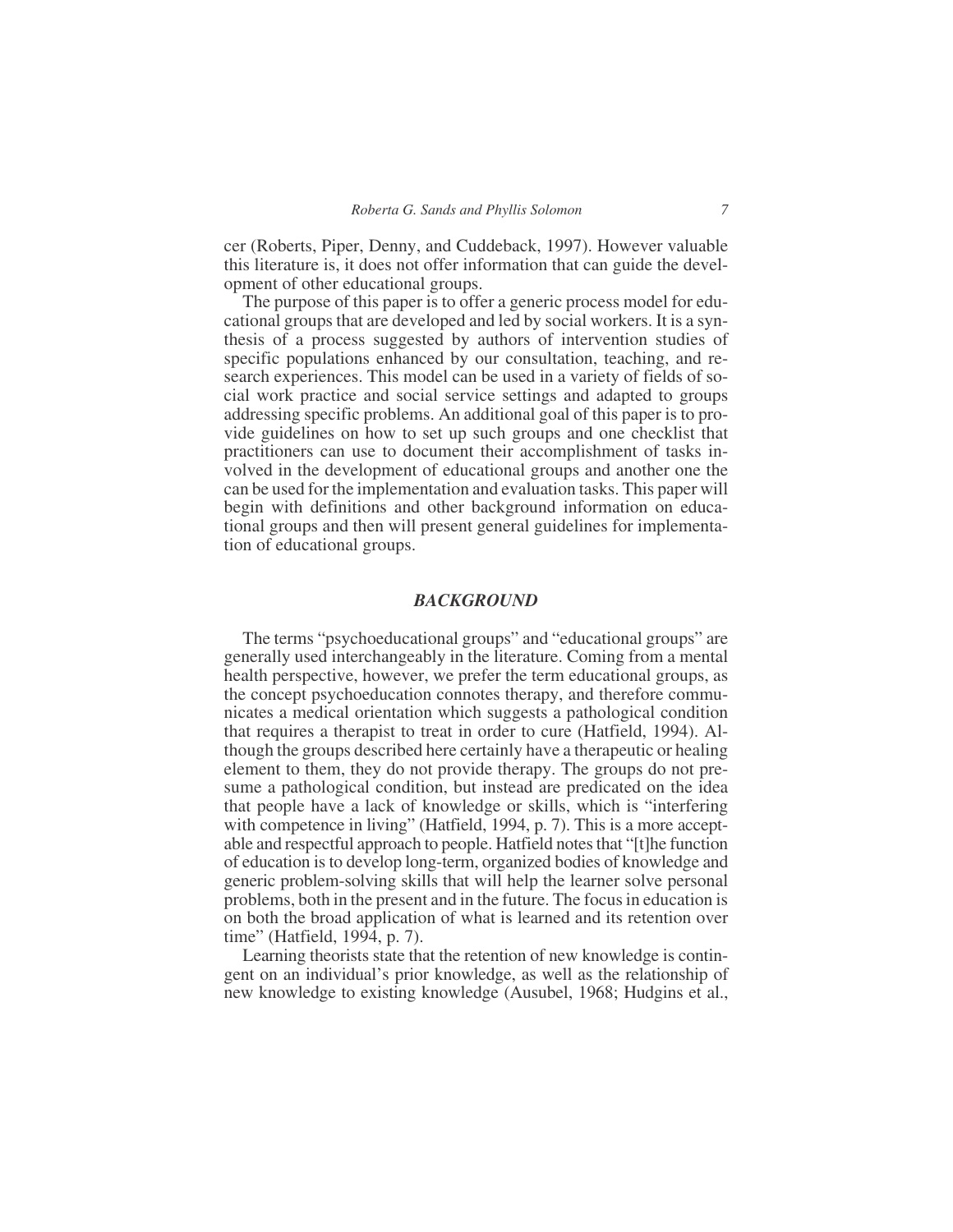1983). Consequently, group educational developers must understand the level of knowledge that group members are likely to possess so that new information can be related to this existing knowledge. Furthermore, each of the sessions should focus on carefully selected key concepts, which are organized in a logically sequential and patterned fashion. Also, the information must be presented with the goal of applying the new knowledge to life situations (Hudgins et al., 1983). Information must be presented in a clear, relevant, meaningful, and integrated fashion (Ausubel, 1968).

The group format provides opportunities for individuals who have a common situation or condition to share experiences, ways of coping, and strategies for problem solving that they have found to be successful, and is a means to develop a support network and a sense of community. Group participants bring experiential knowledge to the group and, as members increase their knowledge and comfort, they essentially function as co-facilitators. Education involves both the dissemination and the exchange of information (Lukens and Prchal, 2002). Because members of educational groups share their own knowledge and experiences with the group, these groups communicate that participants (i.e., clients) are capable of learning and taking on the responsibility for their own care (Lukens and Prchal, 2002).

Educational groups provide a means to gain or impart facts and information (depending on whose perspective), which include knowledge of the condition, behavioral skills, and problem solving techniques for managing and coping with the condition that is shared by all group members. Through the group process, information and support are offered by the educational leader and exchanged among group members. Educational groups present an opportunity for members to learn that others share their concerns and problems and offer reasons for hope. Although the primary function of educational groups is informational, they definitely have a support aspect, and they help reduce members' sense of isolation (Lukens and Thorning, 1998). These groups may therefore serve as a springboard for the development of self-help groups for those who want to continue with this support after the formal group education is completed.

#### *GUIDELINES*

#### *Getting Started*

The planning process, which is essential to all group work (Northen and Kurland, 2001), is no less critical to the development of educational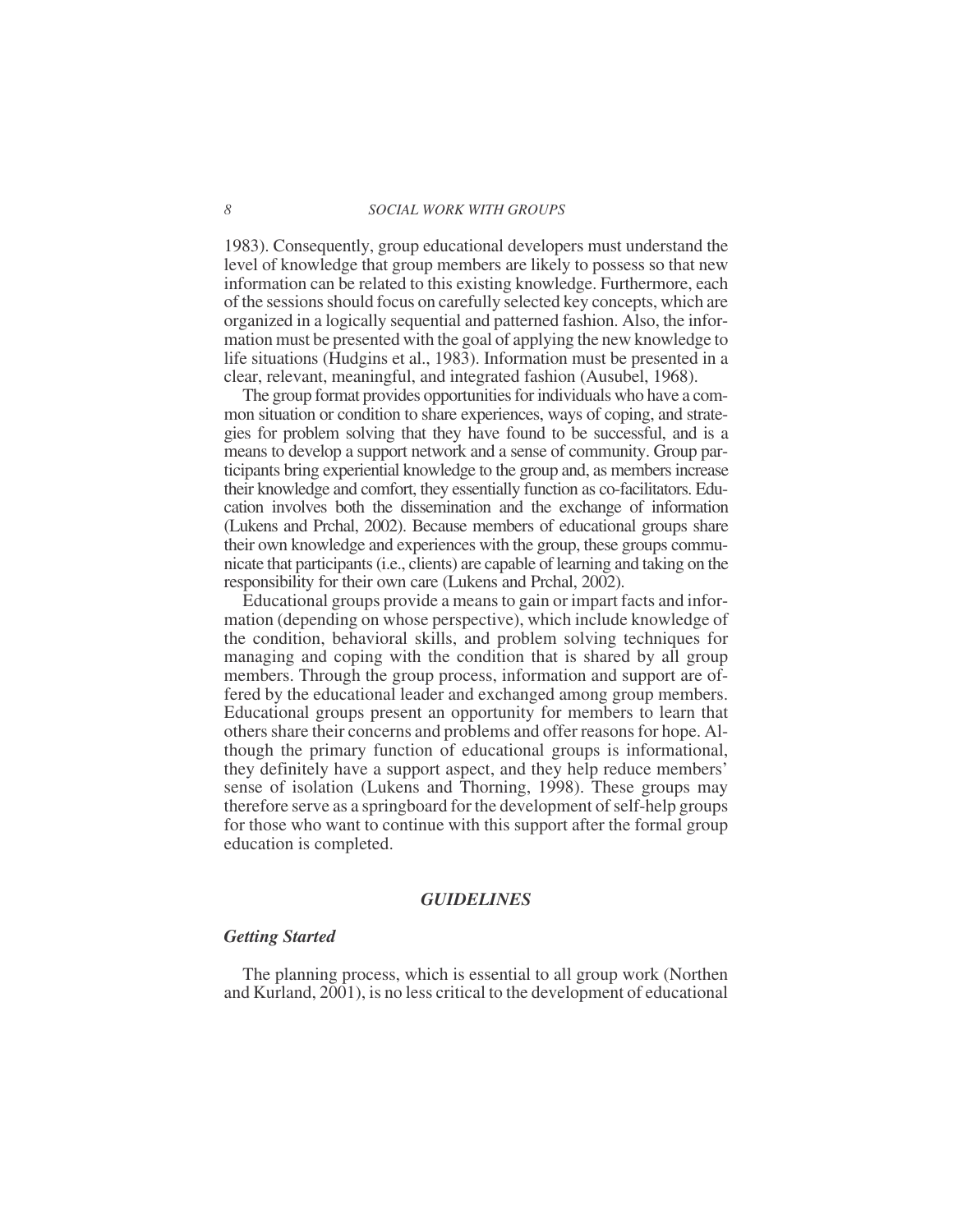groups. Northen and Kurland suggest that social workers consider in their planning the areas of need, purpose, composition, structure, contact, and pregroup contact, within social and agency contexts. These dimensions will be incorporated in the discussion below.

The guidelines offered here are predicated on the idea that a need for an educational group has already been identified (see Table 1). Social workers often learn from their hands-on experience that there is a gap in services that can be addressed through such a group. More systematic methods, such as client and staff surveys, can support such an observed need. Following the recognition of the service need, the social worker and relevant staff determine the specific population that is to be the beneficiary of such a group. Suppose, for example, the staff of an organization focusing on Alzheimer's Disease and related disorders identifies male caregivers as a population in need of an educational group, based on the staff's outreach activities that reveal that the men tend to be isolated, uninformed about what they might expect, overwhelmed, and uncomfortable expressing their feelings. The staff's next task would be to formulate objectives for the group. A group for male caregivers might aim to: (1) increase participants' knowledge of the course of Alzheimer's Disease and cognitive and behavioral expectations associated with each stage; (2) foster the expression of feelings about caregiving; (3) enhance skills in coping with caregiving; (4) provide knowledge of legal, economic, and community resources for both the person with Alzheimer's Disease and the caregiver; (5) explore alternatives to caregiving in one's own home; and (6) increase participants' personal and social supports. The kind of group that one establishes should be in keeping with the identified objectives, but at the same time needs to be flexible enough to adapt to the needs of the particular individuals who will participate in the group.

While planning an educational group, one needs to think about how it is to be structured and the specific content, pedagogical methods, and organization of the curriculum. Because the structure and content mutually influence each other, each needs to be calibrated with the other. Furthermore, one should consider what one might need to do in order to implement the program.

#### *Structural Considerations*

In planning the structure of an educational group, one needs to think about the duration and frequency of the proposed group meetings and of each session. Most educational groups are time-limited. They can take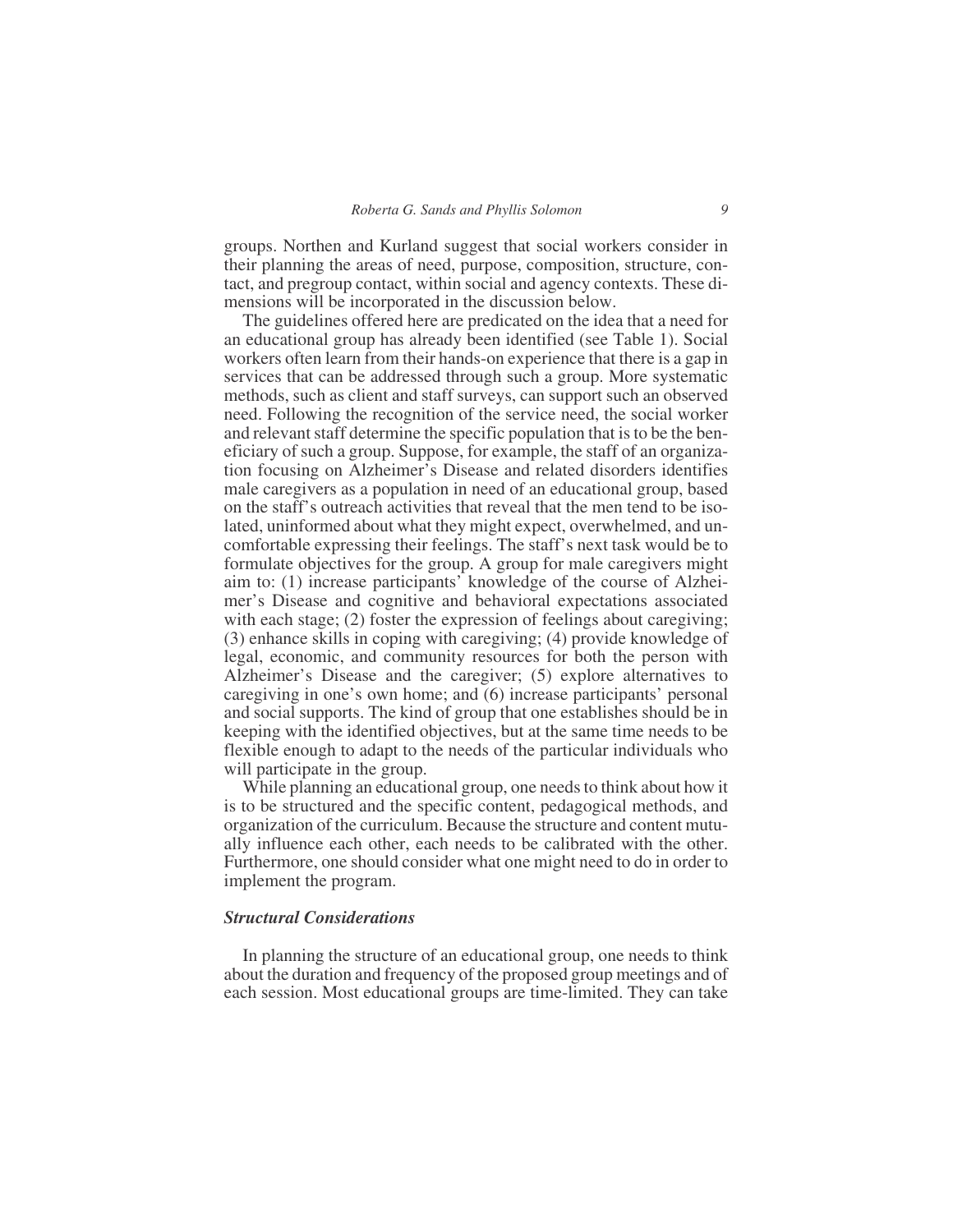TABLE 1. Guidelines and Checklist for Developing Educational Groups

| $\Box$ Identify a need for an educational group with a specific population<br>Based on personal observations<br>_ Supported by formal surveys<br>Determine target population                                                                                                                                                                                                                                                                                                                                                                                                                                             |
|--------------------------------------------------------------------------------------------------------------------------------------------------------------------------------------------------------------------------------------------------------------------------------------------------------------------------------------------------------------------------------------------------------------------------------------------------------------------------------------------------------------------------------------------------------------------------------------------------------------------------|
| $\Box$ Formulate objectives                                                                                                                                                                                                                                                                                                                                                                                                                                                                                                                                                                                              |
| Consider how the group will be structured<br>Format (workshop or extended over time)<br>_ Number of sessions<br>_ Time allocation per session<br>_ How often it meets<br>_ When it meets (e.g., time of day, day of week)<br>_ Allocation of time for activities per session<br>_ Size of group<br>__ Open or closed<br>__ Fee<br>_ Refreshments<br>_ Location<br>Leadership (professional, peer consultant)<br>Cultural composition                                                                                                                                                                                     |
| $\Box$ Educational content, pedagogical methods, and organization of the curriculum<br>_ Assess what potential group members need to know<br>Develop draft copy of curriculum<br>_ Obtain feedback on draft of curriculum<br>_ Identify and obtain educational materials to distribute<br>_ Identify and select speakers<br>_ Consider variety of teaching methods<br>_ Identify and preview potential videotapes<br>_ Give special attention to stages of the group<br>_ Consider development of own handouts<br>_ Develop homework assignments<br>_ Finalize curriculum<br>$\equiv$ Establish agenda(s) for session(s) |

place over one to twelve sessions of an hour or two that are held weekly, biweekly, or monthly. Alternatively, they can be organized within the framework of a workshop that is scheduled over one or two full or half days. The advantage of having groups that are extended over weeks or months is that participants have time to assimilate knowledge that is presented and to practice skills. In addition, a longer time frame promotes the development of emotional support among participants. The workshop format is more intense, but may be more convenient. When developing a program for each session, one should consider how time is to be allocated. Time should be allowed for participants to ask questions and discuss issues that are of concern to them. Group participants, as well as facilitators, can benefit from "incidental learning" (cf. Hart and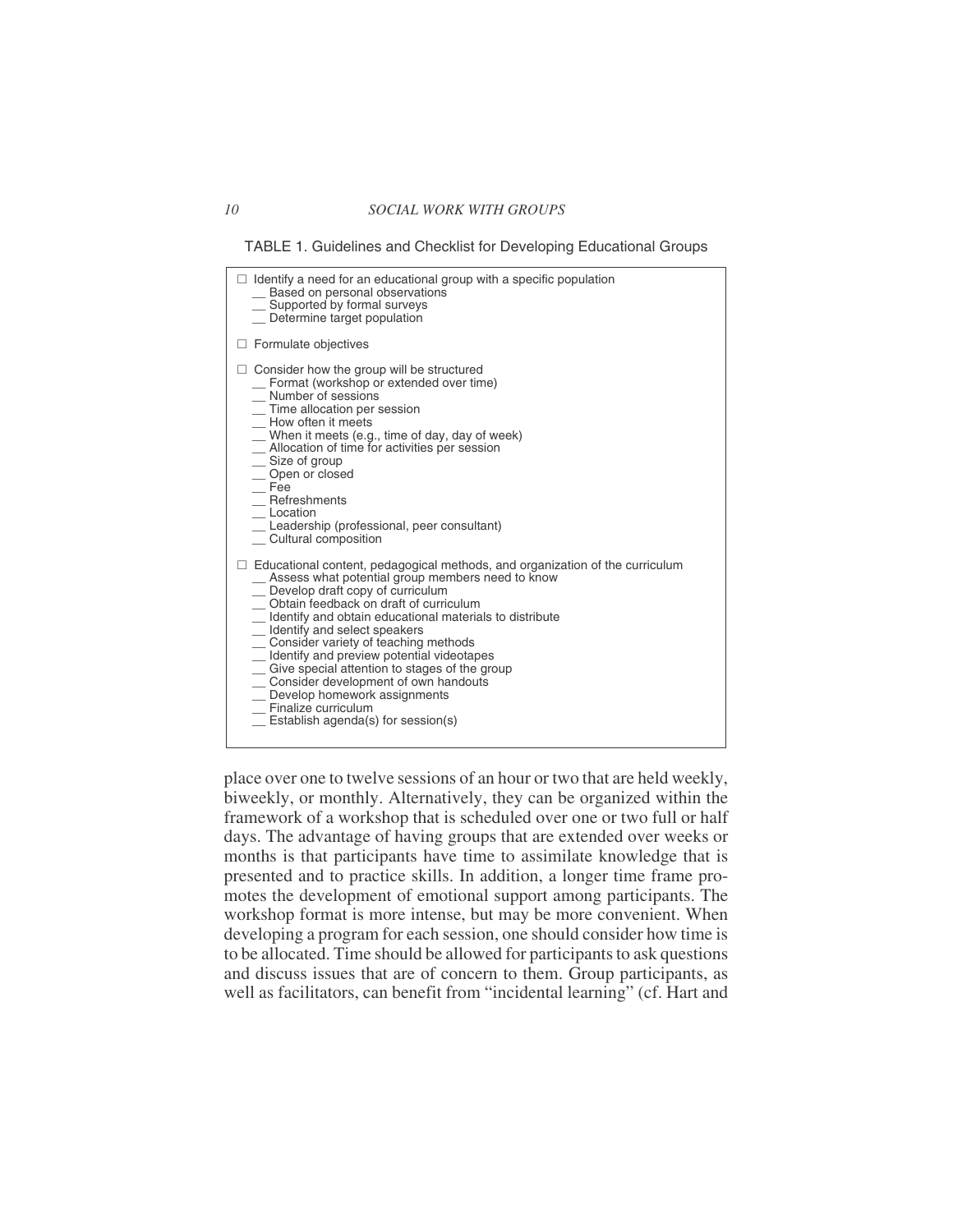Risley, 1978) that emerges from these discussions. Time, too, should be allowed after the formal session ends for group members to ask questions that they do not want to ask in the presence of others.

The size of the group is another consideration. According to a number of theorists, the ideal size of a social work (Hartford, 1971) or therapeutic group (Yalom, 1995) is seven, but size should be determined by the group's purpose (Garvin, 1997). Because the groups described here are educational, they can be somewhat larger. Educational workshops for families that take place over weekends can accommodate as many as 30 individuals. A smaller size is preferable for long-term groups in which intimacy develops over time.

One should determine in advance whether membership in the group should be open or closed. If each session addresses a discrete topic and the sequence of topics is not considered important, members could enter the group at any time and attend specific sessions. On the other hand, if the sessions build on each other and it is considered important to develop group cohesion and intimacy, membership should be closed to a designated number of people. To assure that the size of a closed group is sufficient, one might accept more applicants than the target number and stress the importance of continuance to those who attend. Payment of a fee in advance can serve as an incentive for some to remain in the group. For others, information that addresses their needs and is on the appropriate level is enough of an incentive. Refreshments and time for informal interaction among participants and with the group facilitator can serve as reinforcements to attendance.

Thought also needs to be given to the location in which the group will meet. If the group is addressing a problem that is personal or stigmatized (e.g., herpes, mental illness), it may be prudent to hold meetings in locations and times that will not call attention to the participants' problem or embarrass them. They might be able to meet in neutral settings such as libraries or recreation centers or during evening hours at health or mental health centers. Churches and synagogues often host community groups. If the group is held in a setting in which other activities are occurring at the same time, attention should be given to the name that is to be used to refer to the group (e.g., "the friendship group" rather than "the herpes group"). Wherever the group is held, thought should be given to its accessibility to persons with physical disabilities. Within the building that is used, attention should be given to the room in which the group is to be held. The room should be large enough to accommodate the projected size, have a blackboard or room for an easel up front, and should be equipped with a video monitor and equipment. If the group is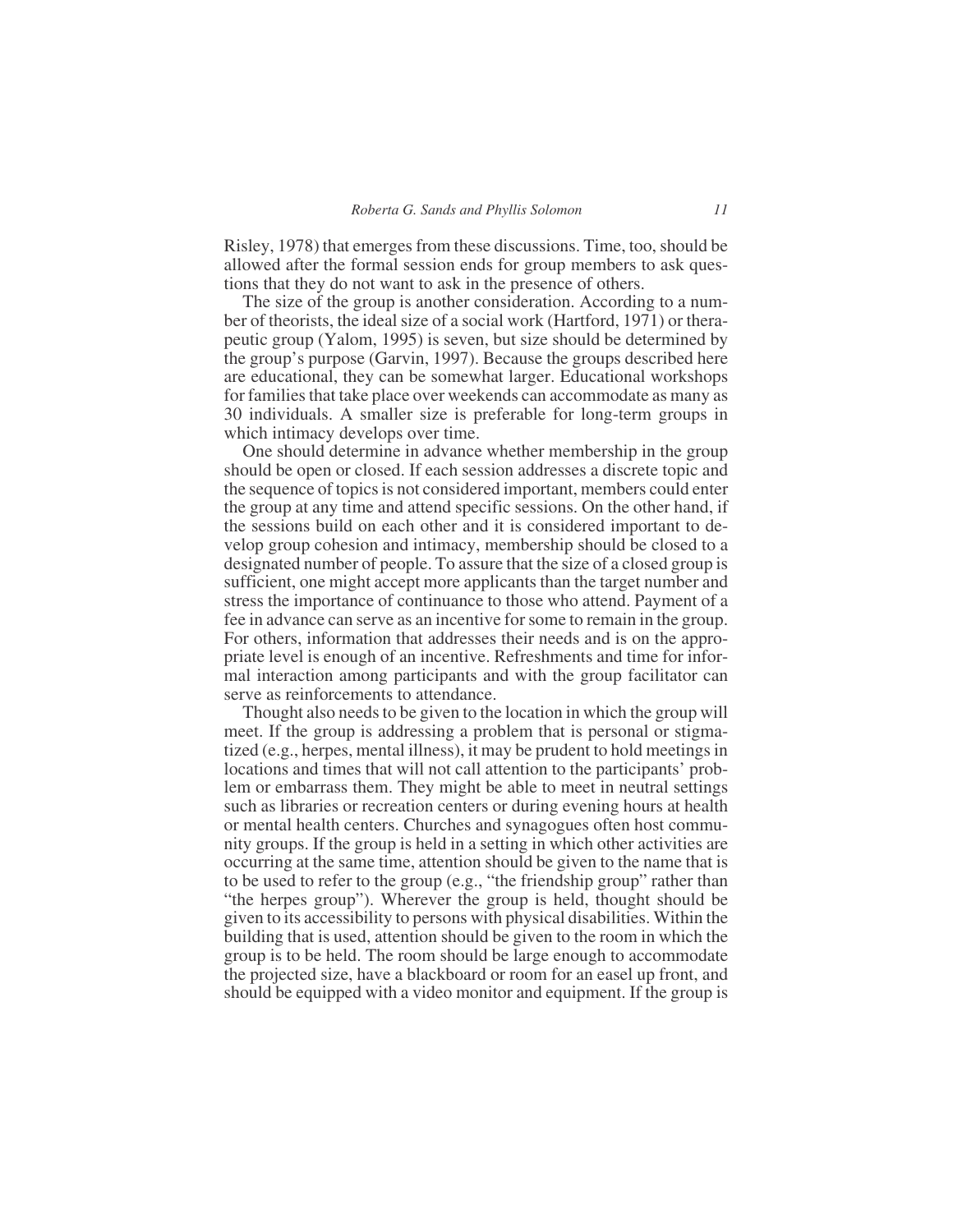held during the daytime, thought should be given to the direction of the daylight, which can be blinding to participants. Groups with which the authors are familiar meet around rectangular tables. Alternatively chairs can be arranged in a semicircular pattern.

At least one professional should lead the group. Social work education and practice experience prepare the social worker to understand group dynamics, mobilize the power that resides in the group to achieve a specific purpose, deal with feelings that are directly and indirectly expressed and address group process issues that arise. In addition, social workers who initiate educational groups should have or develop substantive knowledge about the focal issue or problem. Some educational programs are led by a team consisting of one professional and one peer consultant, the latter of whom has expertise based on his or her own experience coping with the group's common condition (e.g., is a survivor of child sexual abuse). The peer consultant can model disclosure of personal difficulties and coping methods, inviting others to confide in the group as well. The peer consultant should be involved in the planning of the curriculum and should be available to debrief with the professional facilitator after each session. As with other groups in which there are co-leaders, the co-leaders here should debrief after each session, plan future sessions together, and work through any difficulties in their relationship (Northen and Kurland, 2001).

Attention should also be given to the cultural composition of the group. This can be accomplished by holding screening/informational interviews prior to the recruitment of group participants. Candidates should be asked about their level of education, their reading level (asked tactfully), and preferred language. If it is determined that prospective group members are insufficiently literate in written English but can understand spoken English, written handouts and overheads should be kept to a minimum (but diagrams and pictures can be used). If a high proportion of potential members do not sufficiently understand spoken English, thought should be given to the need and feasibility of conducting the group in the designated language. Considering that this requires that the group facilitator, peer consultant, and guest presenter(s) speak in that language and the provision of language-specific or translated educational materials and videotapes, this may take some effort to accomplish. Similarly, thought should be given to whether ethnic-specific groups are needed and appropriate. Although some topics pertain primarily to a specific ethnic group (e.g., sickle cell anemia) and thus would attract members of that group, very often ethnic issues can be addressed in mixed groups.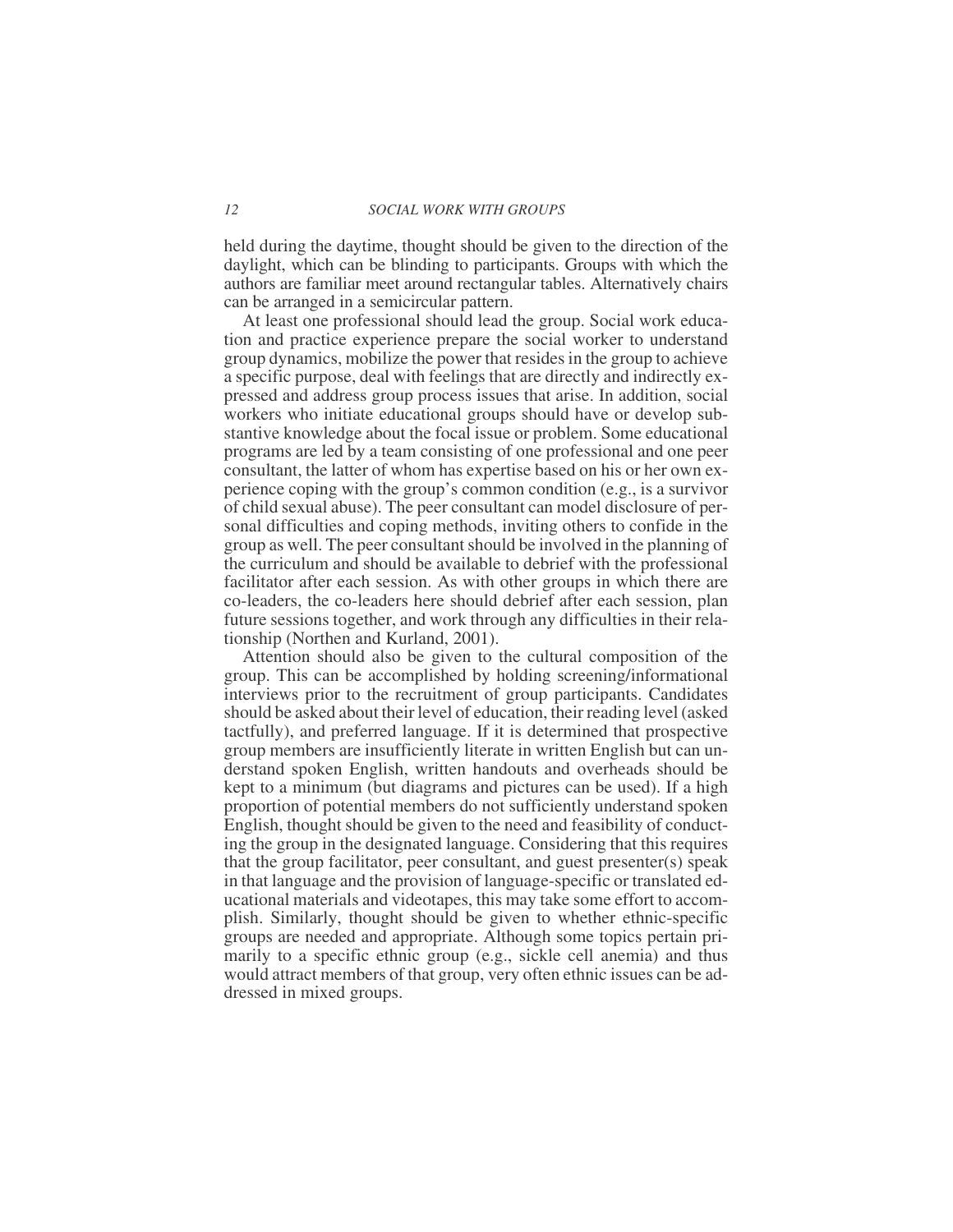Because the educational program may involve the participation of expert speakers (see next section), consideration should be given to their availability. This may affect the time and location of the group meetings. For example, it may be more feasible to hold group meetings at a hospital and during the daytime when health care professionals are available on site to speak to the group.

#### *Content, Pedagogical Methods, and Organization of the Curriculum*

An equal amount of thought should be given to the educational content of the group. Depending on one's professional experience with this population, one may begin with some ideas about what potential group members need to know. Further advice may be obtained by consulting with consumers, social work peers, and professional experts. A search of the professional literature can help one to identify articles and books that will inform the development of topics and content within each topic. Group facilitators should be familiar with the professional literature and the latest developments in the field and be comfortable with the information that they present (Anderson, Reiss, and Hogarty, 1986). A literature search can result in the identification of model educational programs on the same or related topics. By contacting the organizers of these model programs, one may be able to obtain additional advice and materials that can be adapted to the planned group. Some model programs have developed manuals describing the content of group sessions that can be purchased. Websites developed by professional organizations may also be informative.

Using knowledge from these sources, one proceeds to develop a draft copy of the curriculum. Initially a group of colleagues and consumers might brainstorm about relevant topics. Next, they can prioritize the topics and arrange them in a logical sequence. Once the major topics and sequence are decided upon, one can develop lesson plans for each session. These would include educational objectives, the content of a didactic component, socio-emotional objectives (e.g., express feelings about caregiving), and methods of instruction and resources. Curriculum planners should consider how much lecturing is desirable and, if applicable, develop alternative methods to deliver the same content. Informational videotapes (e.g., on psychopharmacology) can provide comparable material and may be the only alternative in some communities. A balance between information and support is essential.

Attention should be given to the educational materials that are to be distributed. Participants may be offered a folder in which to keep the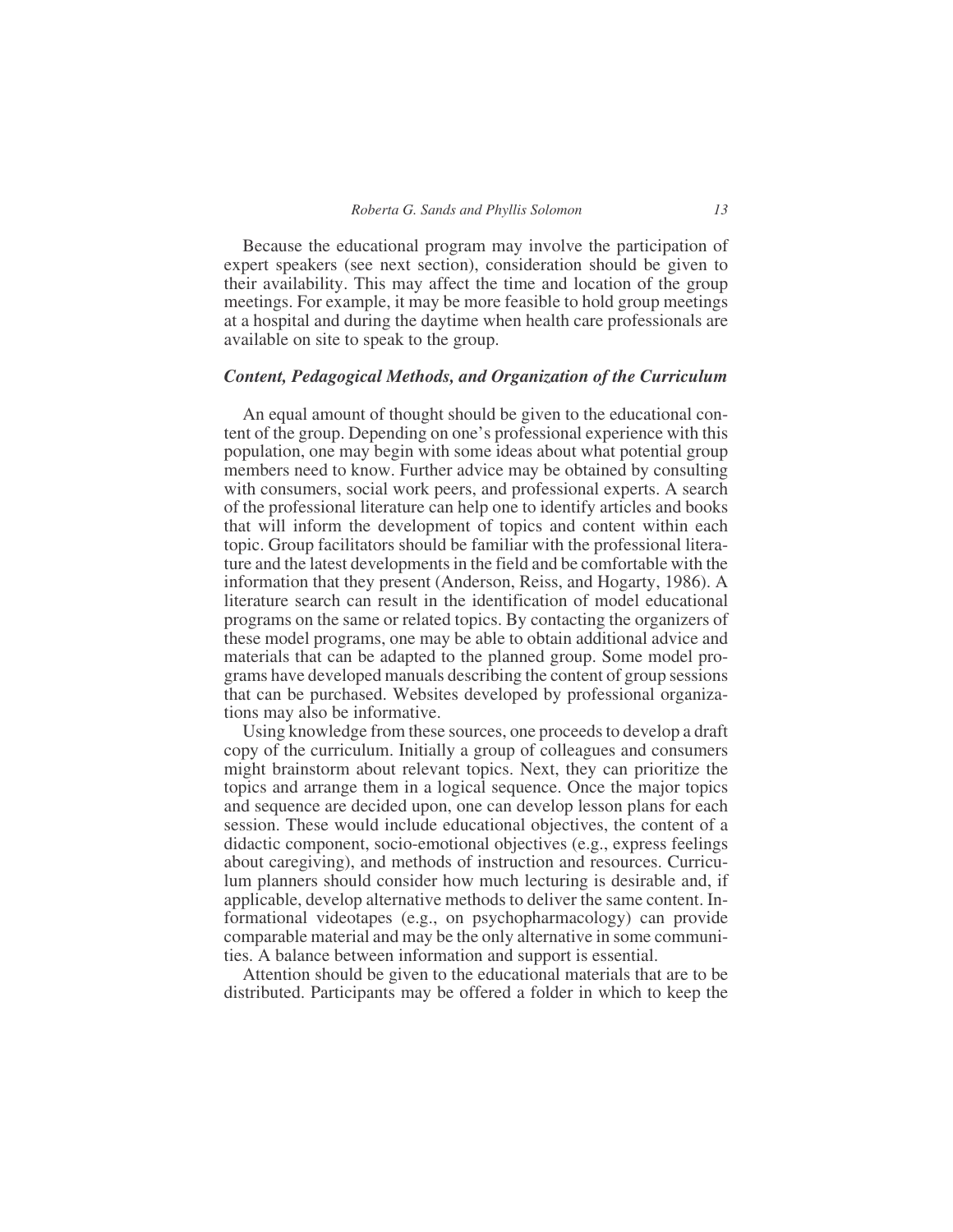#### *14 SOCIAL WORK WITH GROUPS*

schedule of dates and topics, handouts, homework assignments, and other materials. The schedule can be reviewed during the first session, leaving an opening for topics that are not included to be added. Homework assignments can be used to reinforce and apply learning of a particular session. Handouts relevant to the topics under discussion give participants something concrete to which they can refer between sessions and after the group ends. Often, informational booklets can be obtained gratis or for a nominal fee from the federal government, advocacy organizations, and pharmaceutical companies. Other material to be included is a list of Websites, a bibliography of reference books, and a list of personal narratives written by consumers.

During the planning process, speakers who are knowledgeable about the topics that are selected should be identified. Thus, one might include medical specialists, lawyers, directors of social service agencies, and consumers. Inclusion of experts provides the group with an opportunity to interact directly with individuals who have information that participants need currently or might need in the future.

Use of a variety of teaching methods stimulates interest and engagement. The group leaders can present some of the didactic material themselves and have outside speakers and resources provide additional expertise. Creating an informal interactive exchange with expert speakers and using videotapes can enhance the presentation of factual information, which is often dry. Group members' sharing of stories fosters intimacy and cohesion within the group. Group exercises, such as role-plays, involve members in each other's problem solving. The group can also learn by observing the interaction between the peer consultant and professional facilitator that consumers and professionals can work in partnership with each other.

In this visual age, videotapes constitute an important resource to use during group sessions. These should be previewed, preferably together with consumers, to determine whether or where they fit in the curriculum and how informative, technical, and engaging they are in relation to the group's needs. A further consideration is length. The authors recommend videos that are relatively short (20 minutes or less) and highly focused, as these can serve as stimuli for discussion without expending a large proportion of the time allotted for the group. Some group leaders pause at specific moments during the videotapes to elicit group responses. Videotapes may be borrowed from advocacy organizations and libraries or purchased or rented. Video clips from educational television programs and rented movies (fiction) are potential resources for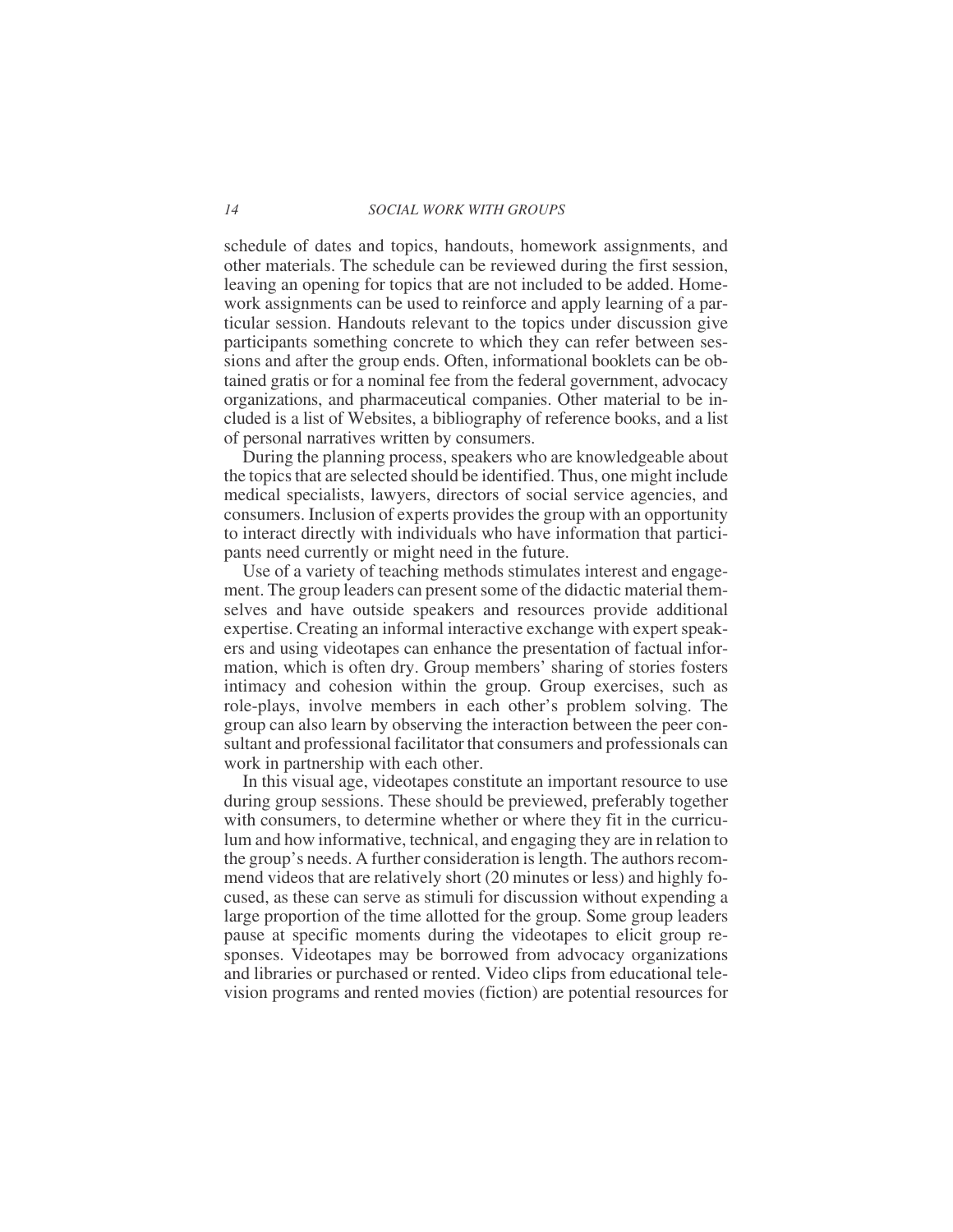illustrating points to be emphasized in the curriculum. The planning process should involve the collection of potentially relevant videotapes.

Special attention should be given to the beginning, middle, and ending stages of the group. Initially participants bring their anxiety, shame, inexperience, and guilt with them. It is possible that they have never discussed their problem with anyone outside their immediate family and are apprehensive about how others will react. They may feel confused about a diagnosis or angry about the protracted process that resulted in this diagnosis. Group leaders need to be accepting and validating of the feelings of participants and move toward the creation of a group culture in which participants feel comfortable sharing feelings and feel supported.

During the middle stages, group members should focus on using information, suggestions from others, and their personal resources to cope constructively with the focal problem. Because the end of the educational group does not end group members' condition, as the group moves toward its last session, efforts should be made to help members to continue the learning and coping processes that they have begun in the group. Many communities offer ongoing support groups for people with a common problem. Individual and family counseling are available at mental health and family service agencies and through private practitioners. This type of information should be shared with participants at the time the group terminates. In addition to or as an alternative to support from a community resource, the group may decide to reconstitute itself as a support group and meet either on their own or as an additional group sponsored by the agency that developed the educational group.

#### *Implementation Issues*

Educational groups cannot be implemented without a recruitment and screening process (see Table 2). Furthermore, an evaluation/assessment process should be built into the design. The recruitment and screening process is informed by decisions that have been made about the nature of the group, the target population, and the group size. Often the recruitment is done exclusively within one's own agency (e.g., clients at a physical rehabilitation unit of a hospital). This requires the involvement of staff who know potential educational group members and can make referrals. Group organizers should consider whether they want to exclude some participants on the basis of specific criteria (Yalom, 1995). For example, one may want to exclude individuals in crisis, who may be better served initially through individual counseling.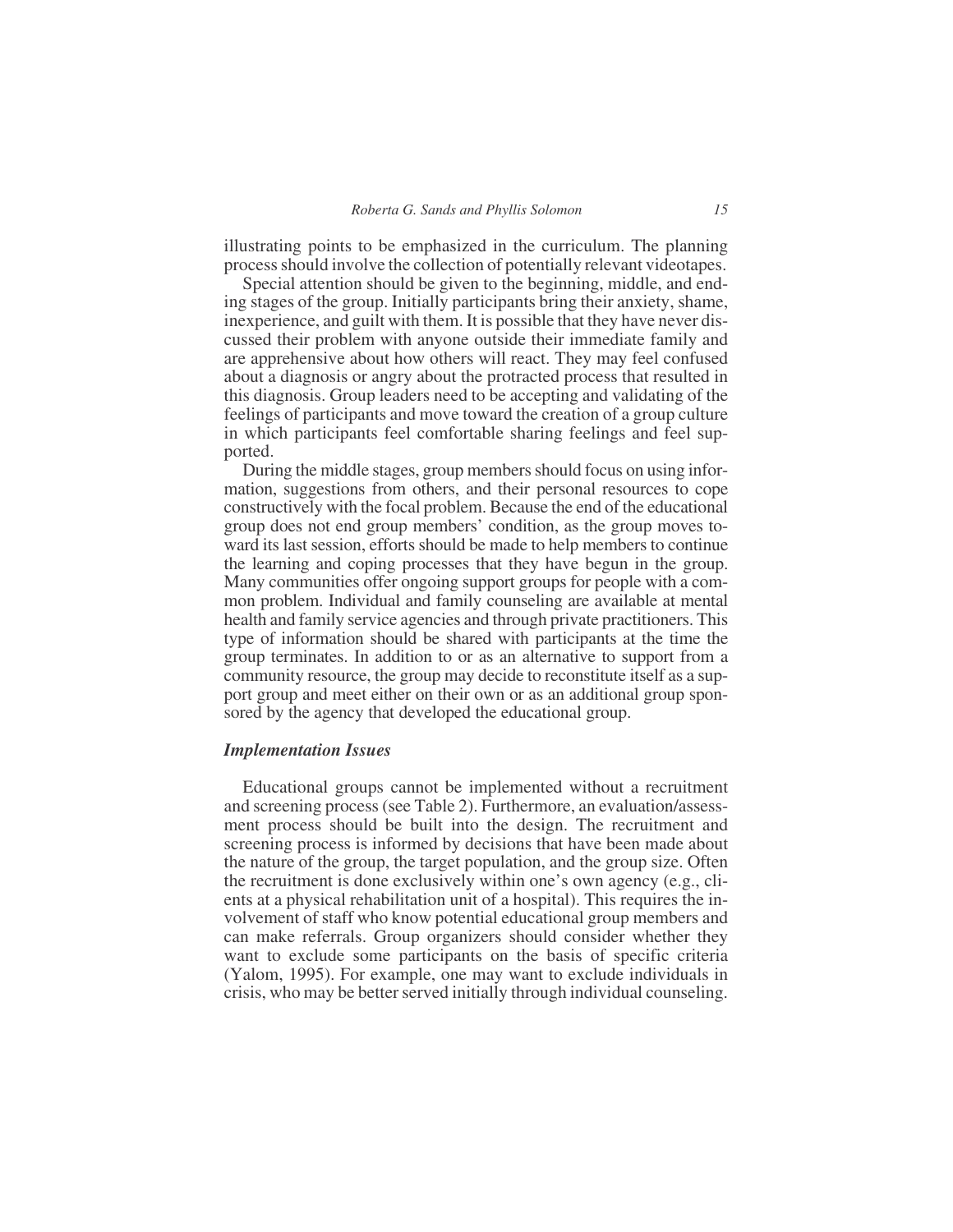#### TABLE 2. Guidelines and Checklist for Implementation and Evaluation of Educational Groups

| Implementation issues<br>Recruit members (develop flyers, posters, etc., if applicable)<br>Screening procedure<br>Construct folders that include initially or over time<br>$\equiv$ Agenda(s) for session(s)<br>_ Agency contact information<br>Form with contact information from participants in case of emergencies<br>Handouts<br>- Homework assignments<br>List of supplementary reading and Websites<br><b>Referral sources</b>            |
|--------------------------------------------------------------------------------------------------------------------------------------------------------------------------------------------------------------------------------------------------------------------------------------------------------------------------------------------------------------------------------------------------------------------------------------------------|
| Develop and implement assessment and evaluation procedures<br><b>Review objectives</b><br>Develop questionnaire based on objectives, educational content, and satisfaction<br>Incorporate previously used measures and/or develop your own<br>Include some open-ended questions<br>Periodically inquire verbally how group is going<br>Follow up on absentees to encourage return or determine whether there are ob-<br>stacles to participation |

Once the immediate crisis has subsided, they may benefit enormously from an educational group experience.

Where recruitment is not restricted to a particular agency or unit within a given setting, one needs to reach out to the community. This requires the development of flyers, posters, press releases, and other forms of advertisement. Some radio stations provide free time for public service announcements. Paid advertisements may also be considered. The best means of recruitment is word-of-mouth. Social workers should identify agencies that serve the target population, personally contact appropriate staff, and encourage referrals.

Another task related to implementation is the construction of folders for individual participants. These will include material that has already been collected or developed, consolidated in a consumer-friendly packet. The folder may initially contain an overall agenda for the sessions, agency contact information, a form providing contact information from the participants, and a list of supplementary readings, Websites, and referral sources. The initial evaluation questionnaire, to be described in the next session, can also be included in the initial package. More detailed per session agendas, handouts and homework assignments can be added in later sessions.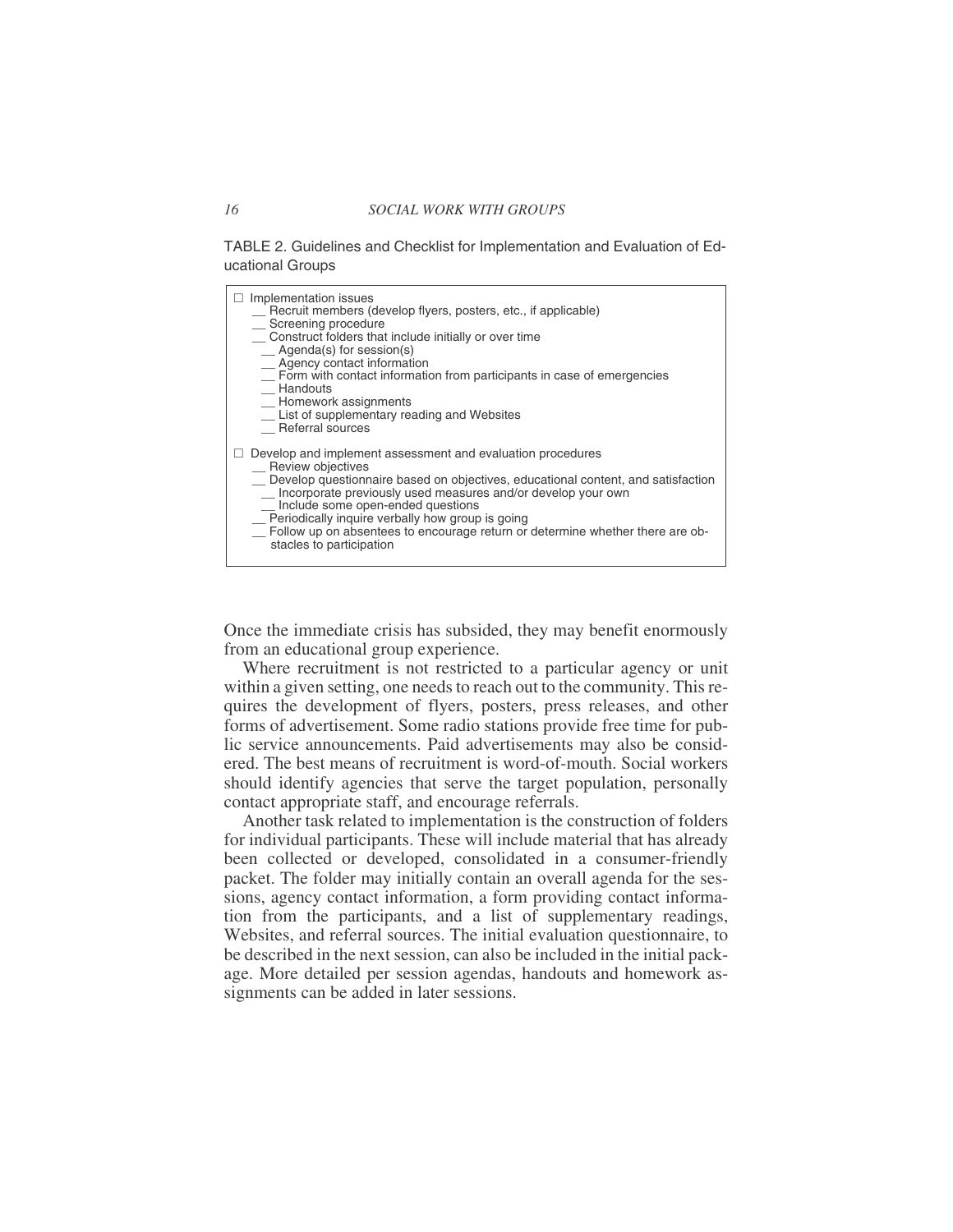#### *Assessment and Evaluation*

It is important to assess whether the educational group met its intended objectives (Strom-Gottfried, 2002). Taking the objectives, which were developed at the beginning and may have been modified as the process progressed, a series of questions needs to be developed which assesses these objectives. (These objectives need to be clearly stated, highly focused, and in measurable terms.) To assess knowledge gained and to obtain feedback on other aspects of the program, a questionnaire should be developed. Using the example at the beginning of this article, questions would be developed that address knowledge of the course of Alzheimer's Disease and what behaviors to expect at each stage of the illness, as well as knowledge regarding legal, economic, and financial resources available in the community. In some instances, there may be existing measures of knowledge about the disease that can be used or modified, but questions about local community resources would need to be developed. Similarly, the literature search may produce measures of coping for caregivers and personal and social supports for caregivers. These may not always be for the specific problem or disease being addressed by the group, but may still be able to be used or be easily modified. These measures may have come up in the search of the professional literature in determining the content of the curriculum. The specific questions should be based on the content of the educational information presented or handouts, videos, or other material used.

The questionnaire should be distributed at the first session, at which time supplementary information about the participant, such as phone numbers in case a session needs to be rescheduled or cancelled due to unavoidable problems, such as severe weather conditions, should be elicited. It is also helpful to include an open-ended question about their expectations of the program and to ask whether the scheduled time and location are convenient. These questions provide a sense of the needs that the participants have and can be helpful for gearing the educational material to the group or possibly making some modifications to the curriculum in order to address the needs of the group members, and, if possible, changing the times or locations of some of the sessions. The questionnaire needs to be relatively short, such that it can be completed in about 10 or 15 minutes. Five or six pages will likely cover the necessary topics. This questionnaire will serve as a pretest for evaluating the effectiveness of the educational program in achieving its objectives, as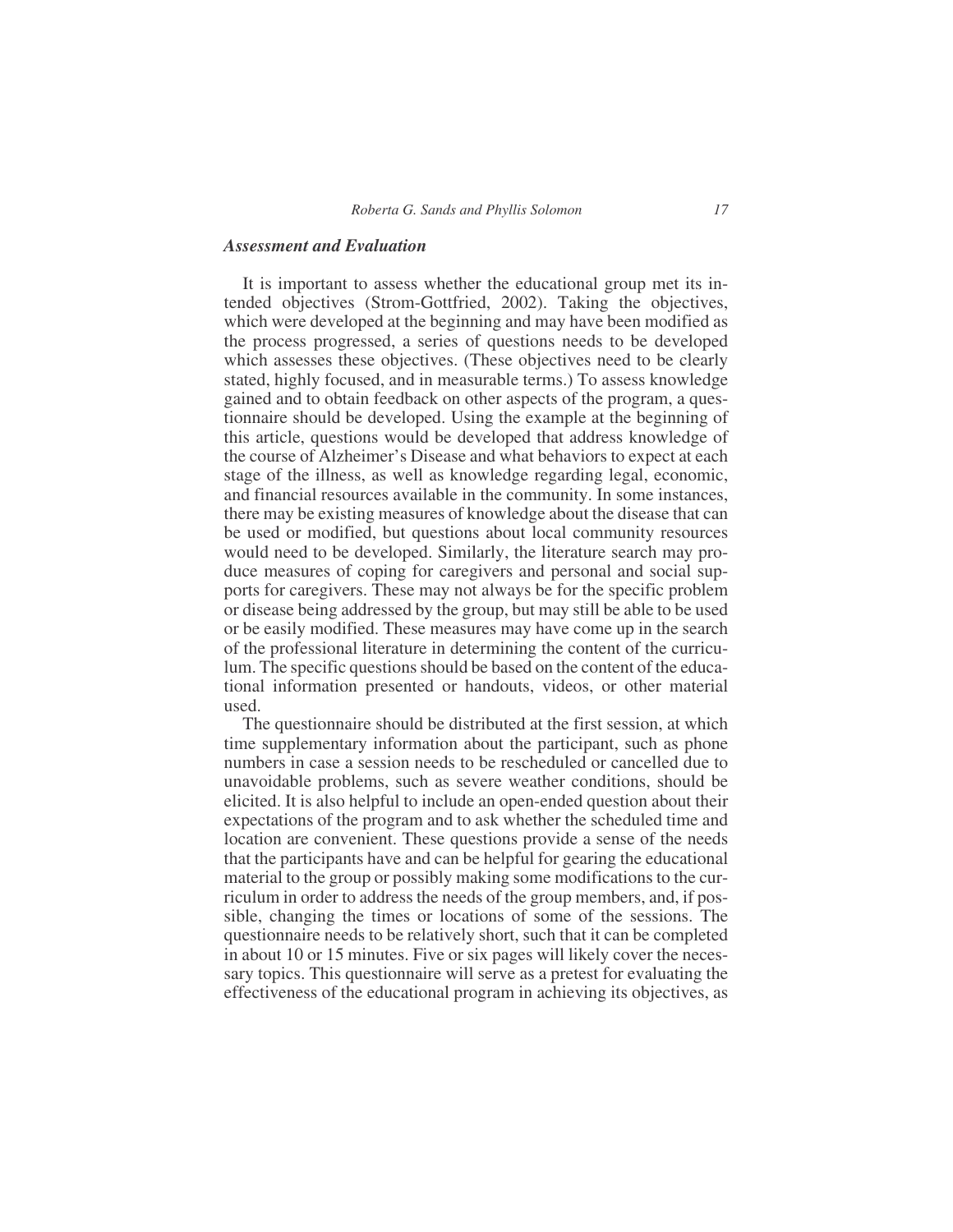basically the same questionnaire can be again distributed at the last session as a post-test.

In addition, it would be helpful for feedback to include some open-ended questions or narrative evaluations in the post-test, covering such topics as whether participants felt their needs were met, whether the information met their expectations, and what they found helpful and not helpful about the content and presentation of information (Strom-Gottfried, 2002). A few overall highly structured closed questions of the participants' satisfaction and whether they would refer someone else to the program will provide a good sense of whether participants felt their needs were met as well as their satisfaction with the group. This feedback can serve as useful information for making modifications to the curriculum content and the best times and locations for the group to be offered.

It is also important to follow-up on those whose attendance falls or who appear to be dropping out. If the educational group extends over eight or ten sessions and a group member misses two sessions in a row, it would be beneficial to telephone and find out why he or she is not attending. It may be possible to make some modifications in the group that would address this concern so that he or she can return to the group. Feedback from such an inquiry may also inform the modification of the group the next time that it is offered. Such phone calls serve both as a means to encourage participants to attend and to collect data. Obtaining information from dropouts is essential to evaluating the educational group. Only getting data from those who attend may offer biased information, particularly contingent on how many dropped out. Periodically checking in with the group as to how things are going may provide opportunities for group members to offer additional suggestions for changes, and the resulting modifications may prevent dropouts from occurring (Strom-Gottfried, 2002).

#### *CONCLUSION*

What has been described here is a generic process model for an educational group. The educational component of groups, which are integral to practice today, has been highlighted. This material can provide guidelines to social work practitioners who have not had experience developing educational groups. Social work educators can offer this material in a group work class, within a course encompassing direct practice, as part of courses on practice with specific populations, such as older adults and persons with HIV Disease, or within courses on health or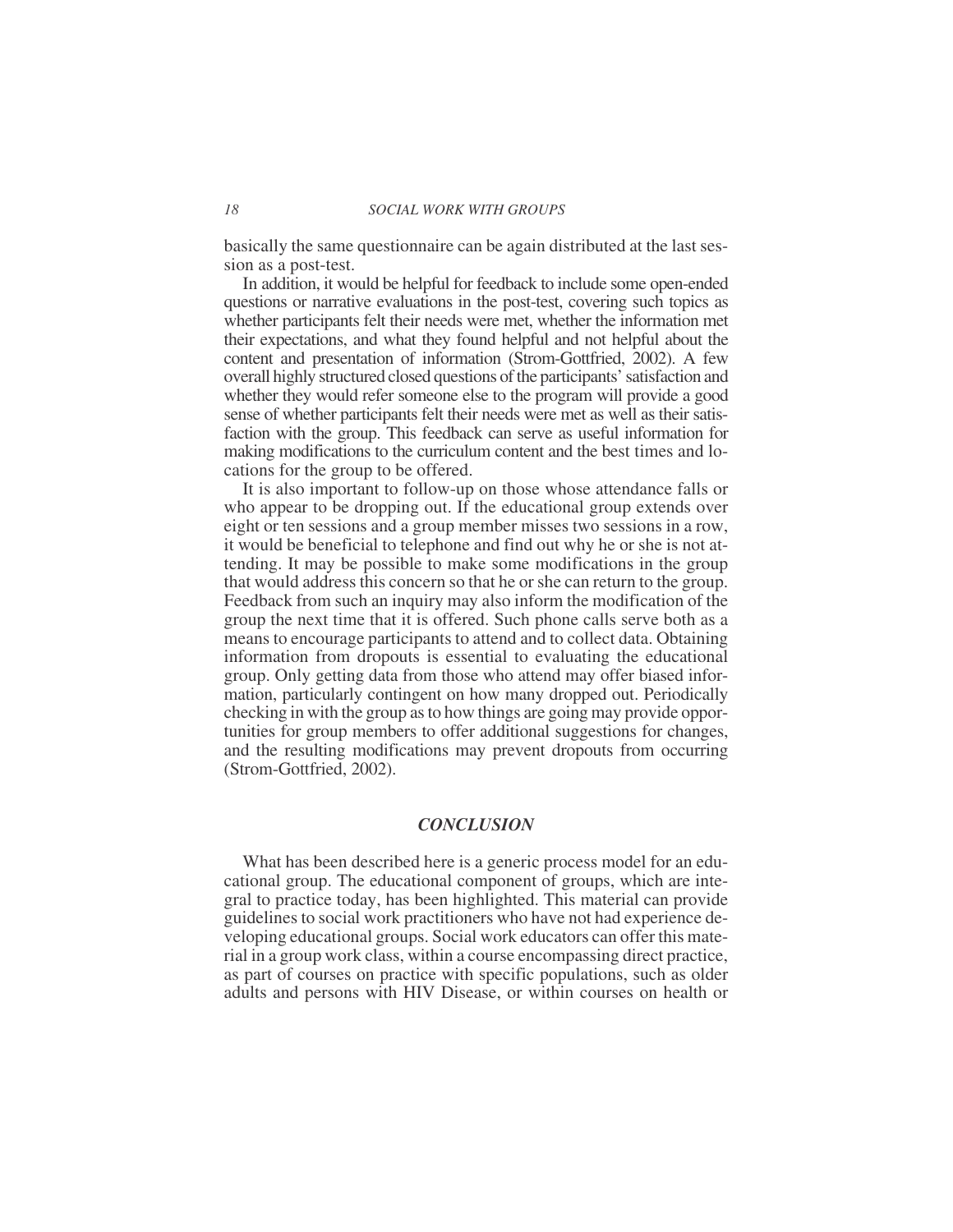mental health practice. This material may also be used in a practice research course as it provides the students with an understanding of what goes into the development of an intervention and the integration of evaluation with program development. Students will find ways to apply this material to existing groups or groups that they develop in their field settings. The tables offered here have checklists of tasks to be accomplished, which can be helpful to anyone developing a new educational group.

During the last three years in which the first author has been presenting material on educational groups, students have developed educational curricula on topics such as sex education, HIV/AIDS, and relapse prevention as part of a class assignment to design a group intervention and enact a session in the middle stage. Other students have implemented educational groups, for example, in victim sensitization and self-esteem, in their field placements. Students in health settings have found that educational groups are compatible with the emphasis on self-management under managed care. Clearly, educational approaches resonate with students, consumers, and funding sources.

The educational group is a significant approach to social work practice with groups. It is appropriate for populations that need to increase their knowledge in an accepting, supportive, respectful, non-pathological atmosphere. For other groups, such as weight reduction and smoking cessation groups where the focus is on changing cognitions and behaviors, education may be a component rather than the central focus. Regardless of whether education is the primary mode of intervention or is secondary, it is certainly relevant to contemporary social work practice.

#### REFERENCES

- Anderson, C. M., Reiss, D. J., and Hogarty, G. E. (1986). *Schizophrenia and the family: A practitioner's guide to psychoeducation and management*. New York: The Guilford Press.
- Ausubel, D. (1968). *Educational psychology: A cognitive view*. Troy, MO: Holt, Rinehart and Winston.
- Bacha, T., Kiam, R., and Abel, E. M. (1999). The effectiveness of a psychoeducational group for HIV-infected/affected incarcerated women. *Research on Social Work Practice*, *9*(2), 171-187.

Brown, L. N. (1991). *Groups for growth and change*. New York: Longman.

Coyle, G. (1980). Education for social action. In A. S. Alissi (Ed.), *Perspectives on social group work practice: A book of readings* (pp. 83-92). New York: The Free Press.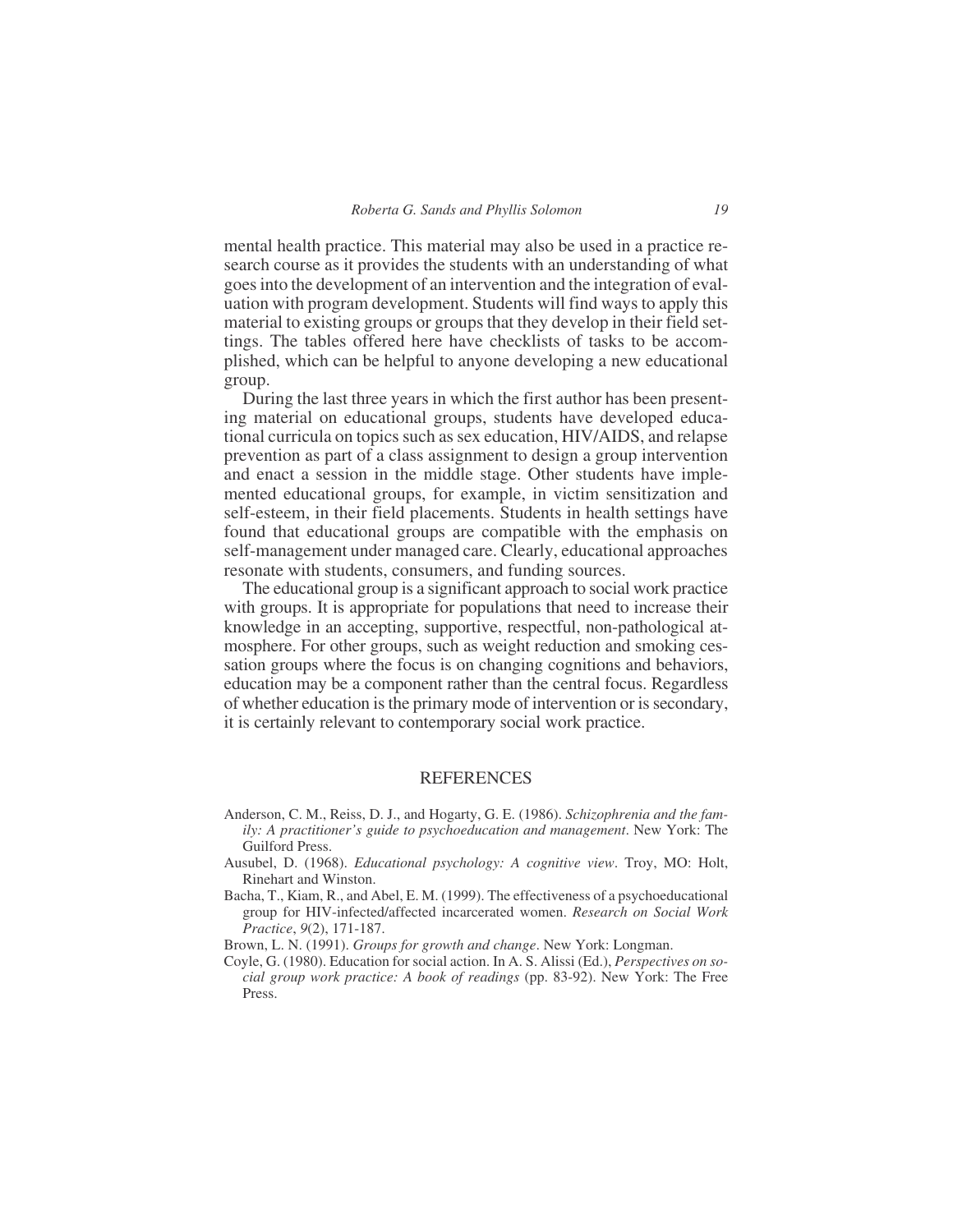- Garvin, C. D. (1997). *Contemporary group work*, 3rd ed. Boston, MA: Allyn and Bacon.
- Goldberg-Arnold, J. S., Fristad, M. A., and Gavazzi, S. M. (1999). Family psychoeducation: Giving caregivers what they want and need. *Family Relations*, *48*, 411-417.
- Goldman, B. M., and Rossland, S. (1992). Young children of alcoholics: A group treatment model. *Social Work in Health Care*, *16*(3), 53-65.
- Hamlet, E., and Read, S. (1990). Caregiver education and support group: A hospital based group experience. *Journal of Gerontological Social Work*, *15*(1/2), 75-88.
- Hart, B., and Risley, T. R. (1978). Promoting productive language through incidental teaching. *Education & Urban Society*, *10*, 407-429.
- Hatfield, A. B. (1994). Family education: Theory and practice. In A. B. Hatfield (Ed.), *Family interventions in mental illness*, No. 62 (pp. 3-11). New Directions in Mental Health Services. San Francisco, CA: Jossey-Bass Publishers.
- Hartford, M. (1971). *Groups in social work*. New York: Columbia University Press.
- Hudgins, B., Phye, G., Schau, C., Thiesen, J., Ames, C., and Ames, R. (1983). *Educational psychology*. Itasca, IL: Peacock.
- Lukens, E. P., and Prchal, K. (2002). Social workers as educators. In K. J. Bentley (Ed.), *Social work practice in mental health* (pp. 122-142). Pacific Grove, CA: Brooks/Cole.
- Lukens, E. P., and Thorning, H. (1998). Psychoeducation and severe mental illness: Implications for social work practice research. In J. Williams and K. Ell (Eds.), *Advances in mental health research: Implications for practice* (pp. 343-364). Washington, DC: NASW.
- Moreno, C. L., and Bravo, M. (2002). Practice concepts: A psychoeducational model for Hispanic Alzheimer's Disease caregivers. *The Gerontologist*, *42(1), 122-126.*
- Northen, H., and Kurland, R. (2001). *Social work with groups*, 3rd ed. New York: Columbia University Press.
- Pomeroy, E. C., Green, D. L., and Van Laningham, L. (2002). Couples who care: The effectiveness of a psychoeducational group intervention for HIV serodiscordant couples. *Research on Social Work Practice*, *12*(2), 238-252.
- Reid, K. E. (1997). *Social work practice with groups: A clinical perspective*, 2nd ed. Pacific Grove, CA: Brooks/Cole.
- Rhodes, R. (1995). A group intervention for young children in addictive families. *Social Work with Groups*, *18*(2/3), 123-133.
- Roberts, C. S., Piper, L., Denny, J., and Cuddeback, G. (1997). A support group intervention to facilitate young adults' adjustment to cancer. *Health and Social Work*, *22*(2), 133-141.
- Rothman, B., and Papell, C. P. (1988). Social group work as a clinical paradigm. In R. A. Dorfman (Ed.), *Paradigms of clinical social work* (pp. 149-178). New York: Brunner/Mazel.
- Sands, R. G., Solomon, P., and Mannion, E. (2001). Focus groups on educational programming for children affected by a family member with mental illness. *Psychiatric Rehabilitation Skills*, *5*(2), 230-254.
- Schopler, J. H., and Galinsky, M. J. (1995). Group practice overview. In R. Edwards (Ed.), *Encyclopedia of Social Work*, 19th ed., vol. 2 (pp. 1129–1142). Washington, DC: NASW Press.